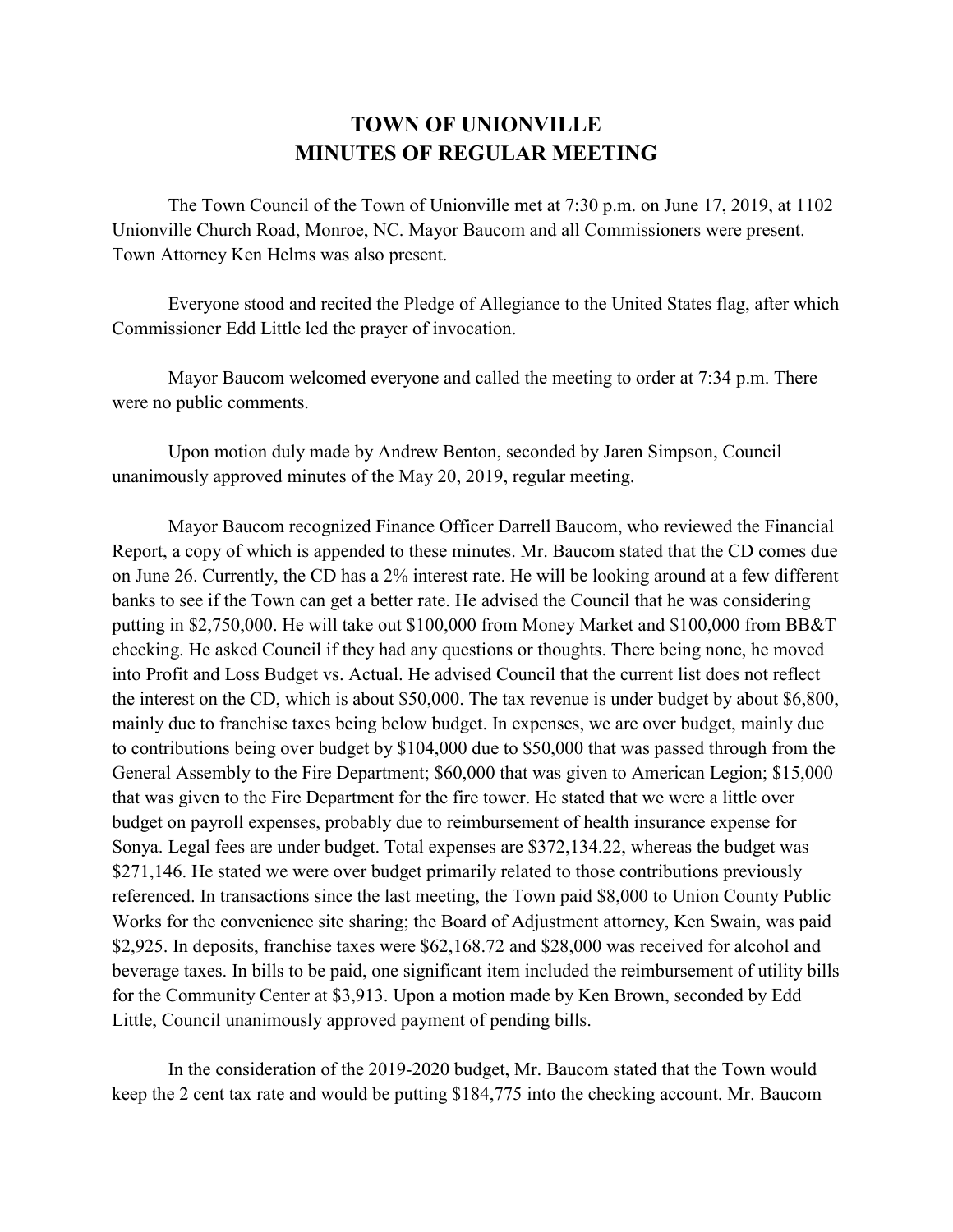stated that Council would be approving the 2 cent tax rate. Mayor Baucom stated that as the year goes on amendments can be made to the budget as the need arises. Mayor Baucom asked the Council if there were any questions. Edd Little made a motion to accept the proposed budget. The motion was seconded by Jaren Simpson and passed unanimously.

Mr. Baucom then stated that he also had the amendment to 2018-2019 budget to balance it out to what was spent. He advised Council that the amended budget would take anticipated revenues of \$271,146 to \$409,876. He stated that the largest portion of that was the grant from the NC General Assembly to the Unionville Volunteer Fire Department. There was extra investment income that was not budgeted last year. He stated that the Town would not be putting as much in the savings account as originally anticipated due to the contributions that were made over the past year. On the expense side, the contribution line item was increased by \$125,000. Payroll expense was increased, as previously discussed. He stated that there was a capital outlay for the security system that was about \$2,500, which was adjusted in the budget to include that as a budget amendment line item.Legal fees were not as much as were budgeted due to lobbying costs that were planned but not incurred, so that was adjusted. Zoning Administration increased due to code enforcement costs through N-Focus. There were no questions for the 2018-2019 Budget Amendment. Mayor Baucom then called for a motion. Edd Little made a motion to accept the 2018-2019 budget amendment. The motion was seconded by Jaren Simpson and passed unanimously.

In considering the delinquent tax ad, Land Use Administrator Gaddy stated that the state of NC requires that towns publish a list of delinquent taxes each year. The list quoted was for 114 parcels, and the amount \$298.50 to be published in the Monroe Enquirer Journal on the last Thursday in June, which will be June 27th. She advised Council that there had been a few payments since then, so it will not be quite as much as quoted, but there is not an exact fee. She requested that Council consider approving up to \$298.50. Upon a motion duly made by Ken Brown, seconded by Edd Little, Council unanimously approved up to \$298.50.

Bjorn Hansen, Transportation Planner with Union County, then presented the Critical Intersection Analysis Report. Mr. Hansen stated that he wanted to update the municipality of the work being done in the County. They have been working to update the report that was completed about five years ago between the County and NCDOT to identify the critical intersection needs in the County. To date, about ⅔ of the identified intersections have been funded. They are now refreshing the list to find new projects. Currently, they are in public comment phase of the draft report. This has been a successful project and out of the current top 15 intersections identified, one of the intersections was funded last week. The report will be taken to county commission next month for formal adoption. He advised Council that there were some intersections in the town that he wanted to make sure they were aware of. Mayor Baucom asked Mr. Hansen if the intersection at Tom Boyd Rd. and Sikes Mill Rd. was a part of this plan. It was his understanding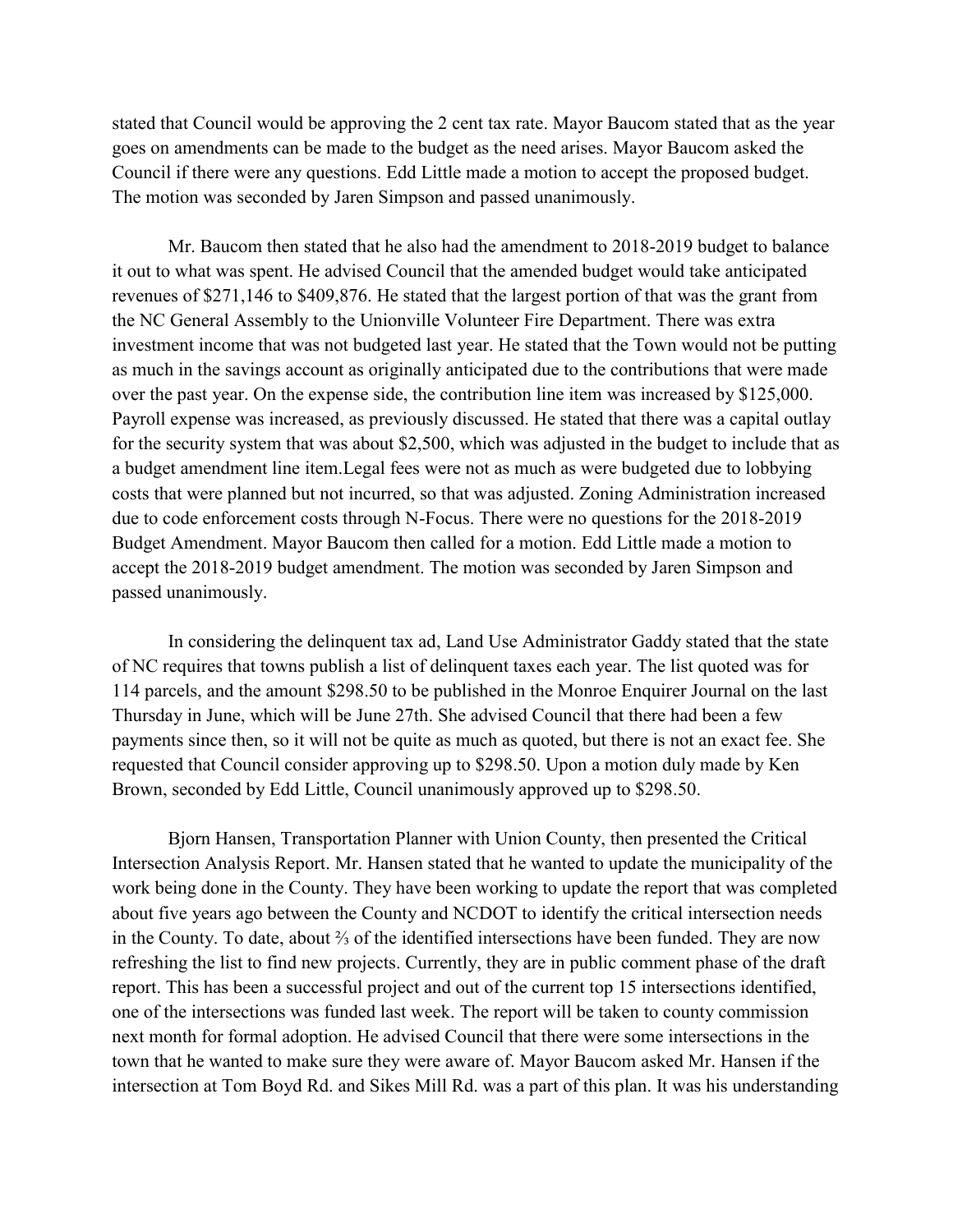that this intersection was planned to be addressed in 2020. Mr. Hansen stated that he would be able to answer that question by reviewing the online map. Mr. Hansen then went online and told the Council that the website could be accessed by searching "Union County Critical Intersection." He then showed the Council the website and its features, further explaining the map key. Using surveys, the County has developed this interactive map to identify critical intersections that need addressing. Mr. Hanson advised Council that the County would like to apply for grants and are looking to garner support from municipalities. Mr. Hansen stated that the cost sharing program will give them more traction in their grant application process. There are currently six municipalities that have committed to the cost sharing partnership. He stated that the  $\frac{3}{4}$  of survey respondents were in favor of municipalities joining the cost sharing initiative. While the County has the funds in their budget, they are looking for the support of municipalities on grant applications. The intersection of Highway 200 and Old Camden Rd. has been designated as one of the top fifteen intersections identified, which is in the Town of Unionville.

Mayor Baucom asked Mr. Hansen what type of interchange was planned for the Highway 200 and Old Camden Rd. intersection. Mr. Hansen advised that nothing had been done at this point. He would have to go back and look to see if it had been approved by NCDOT as a project. At minimum, Mr. Hansen stated that his purpose was to raise awareness, better would be input from the municipalities, but the best would be partnerships with the municipalities. He stated that if they were awarded the grant they were currently applying for, the County would work with consultants to come up with design alternatives, develop a preferred design, and then solicit for additional grants and potentially partner with NCDOT to work on the intersection. He asked the Council if they would be willing to commit some money to partner with the County on this project. Ken Brown asked if a commitment of \$1,000 would put the intersection higher on the priority list. Mr. Hansen stated that the financial partnership would not change the prioritization, but would show the Town's support. Andrew Benton asked when the Town would be invoiced. Mr. Hansen stated that it could at least a year, and likely not until 2020. Ken Brown asked if we would be partnering on all 15 intersections, or just the one in the Town. Mr. Hansen advised that the budget was for all 15 eligible intersections and the project was pooled under one contract. Attorney Helms asked how much other municipalities had given. Mr. Hansen advised that Stallings committed several thousand dollars; Monroe and Waxhaw had committed \$7,500; Mineral Spring committed \$2,000 and Weddington had committed \$2,000. Attorney Helms asked who determined the priority. Mr. Hansen advised that there was no priority list and all fifteen intersections were lumped together in the application. Attorney Helms advised Council that Mr. Hansen was putting together a package for the grant application and was looking for Unionville to contribute funds or resolution in support. Mr. Hansen clarified that funds were more important than a resolution. He stated that he was also looking for input on any additional intersections that were not listed as a priority. Ken Brown asked Mr. Hansen that if the Town were to commit some financial support, if the work on the intersections happen quicker. Mr.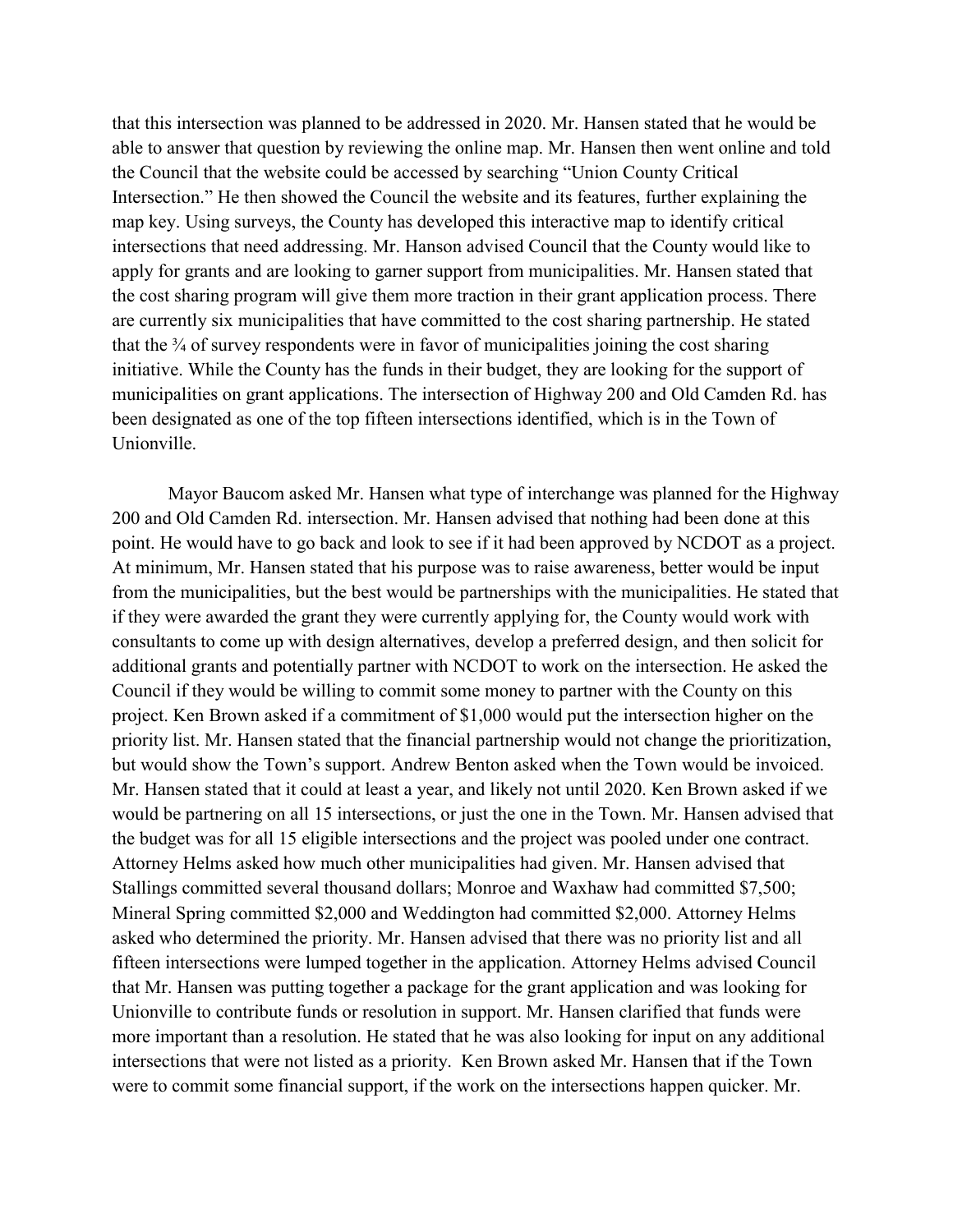Hansen stated that it would not necessarily speed up the process for the work to take place. This application is a design-only grant and would not include funding for construction.After some additional discussion, Ken Brown made a motion that Attorney Helms draft a resolution to confirm the Town's support in standing in solidarity with the other municipalities. The resolution was also to include a request for strong consideration of Old Camden Road and Highway 200 intersection. The motion was seconded by Andrew Benton and passed unanimously.

In consideration of the Interlocal Agreement with the City of Monroe, Attorney Helms had nothing to report. He would be meeting with the City of Monroe attorney to finalize the presented draft and have that for Council in the future.

In consideration of requests for charitable contributions, Andrew Friend, Executive Director from Council on Aging came to present his request. He advised the Council of the work done at the Council on Aging, including Options Counseling, Medicare Counseling; One-on-One Counseling; Equipment Loan Program; Home Safety & Yard Work volunteer program; Personal Care & Household Chores; Family Caregiver Support Program; and new Day Program operative four days a week. Mr. Friend thanked the Council for considering their request. Mayor Baucom asked how many Unionville clients had been served. Mr. Friend stated that he did not know specific to Unionville, but using zipcode tracking. The 28110 zipcode accounted for 35% of the client served in the past year. Mayor Baucom stated that the Council on Aging was a good program and expressed his appreciation for their services. Ken Brown asked what the Town contributed last year. Finance Officer Baucom stated \$2,000. Mayor Baucom called for a motion. Ken Brown made a motion to contribute \$2,000. The motion was seconded by Edd Little and it passed unanimously.

Next, Jessie Lindbergh from Turning Point presented her request for contribution. Turning Point is the only 24-hour domestic violence shelter, sexual assault resource center, and children's advocacy center that serves Union County. The organization provides support for all survivors of domestic violence. The organization has added the Empower Me program to present child sexual abuse curriculum in the elementary schools. They have also begun sexual assault and domestic violence counseling in the Union County jail. In addition, they have implemented the Hero program for juveniles serving time at the Union County jail. Ms. Lindbergh stated that they tracked their services provided by zipcode and for the 28110 area they had: sheltered 27 women and 29 children; provided non-residential counseling & advocacy for 109 women and 377 children; 160 crisis calls; 54 children at the Treehouse; and 10 sexual assault survivors. Overall the agency served almost 3,000 people. Mayor Baucom asked what the Town contributed last year. Finance Officer Baucom stated that the Town contributed \$2,000. Ken Brown stated that it was a good program. Mayor Baucom asked if the programs in the jails were helping those people. Ms. Lindbergh stated that it was being positively received and was life changing. They have some asking for private sessions. She stated that about 94% of incarcerated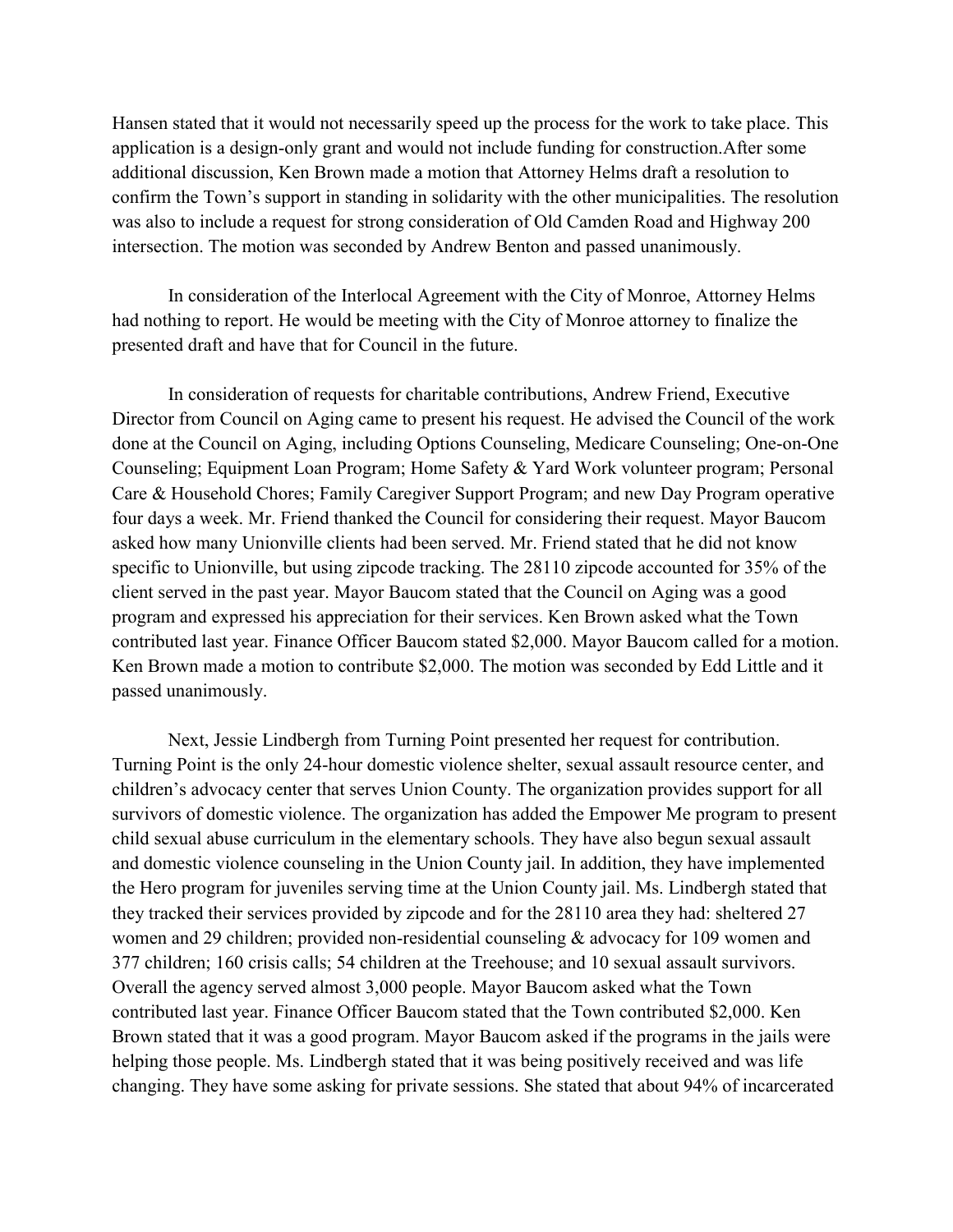women have experienced some form of sexual or physical assault. In addition, especially for youth in jail, there is some type of trauma that has happened to them and no one has intervened.She stated that this type of program impacts recidivism in a big way. Upon a motion made by Ken Brown, seconded by Gene Price, the Council unanimously voted to contribute \$3,000 to Turning Point.

Then, Betty Hinson from the Unionville Lions Club addressed Council. She stated that the Town had been so generous to the Unionville Lions Club in the past and appreciated the support. She stated that she was asking for the Town to consider supporting the  $4<sup>th</sup>$  of July celebration. This year, the organization was able to provide three scholarships to graduating seniors. In addition, they spent \$3,000at Christmas to help children who were in need. Throughout the year, the organization hosts various fundraisers, including an annual Turkey Shoot, Concerts in the Park, and the  $4<sup>th</sup>$  of July celebration. In planning this year's event, they have found that bands are no longer willing to donate their time and the organization now has to pay for sound equipment. The Club likes to keep the festival like an old-time festival with lowcost games for the children. The most expensive event is the pony rides for \$5. Without support from the Town, they would not be able to keep the prices so low. They have several volunteers from the fire department, American Legion, and the Leo Club who help staff the event. Mayor Baucom thanks Ms. Hinson for the work they do for the community. He called for a motion. Upon a motion made by Edd Little, seconded by Jaren Simpson, the Council unanimously agreed to contribute \$5,000 to the Unionville Lions Club.

Last in consideration for contributions was Dr. VonCannon, principal at Unionville Elementary School. She stated that she was grateful to be in Unionville and she loves the school. She stated that the people make our community the amazing place that it is. She told the Council that she knew there were talks regarding the restoration of the old school wall. She said that the County had come out with an architect and brick mason and have agreed to fully fund the project. She advised Council that she was asking for contributions to help with the school's  $70<sup>th</sup>$ annual Unionville BBQ. She stated that they are beginning to feel the growing pains of this massive event. She noted that Heather Kiser, Susan Long, Mark Kiser, and Craig Rushing are the core group of volunteers that have become the backbone to the event. The volunteers that are and still showing up are helping to keep it alive and they are trying hard to keep it going. For the past five years, the school has had to depend on help from high school students, recruiting with different university ball teams, the Unionville Lions Club, Volunteer Fire Department, and others that come out to help. The request tonight will help the up-fit process to make it more volunteerfriendly. They will add propane burners and smoke chip boxes. In trial runs the taste was the same as the other method using only wood. To up-fit one side of the cook shed, it will cost \$9,800. They are hoping to up-fit one side this year and the other side next year. As the BBQ gets larger, it has become increasingly difficult to get the supplies and enough wood for the event. This up-fit would no longer require the massive amount of wood needed and it would help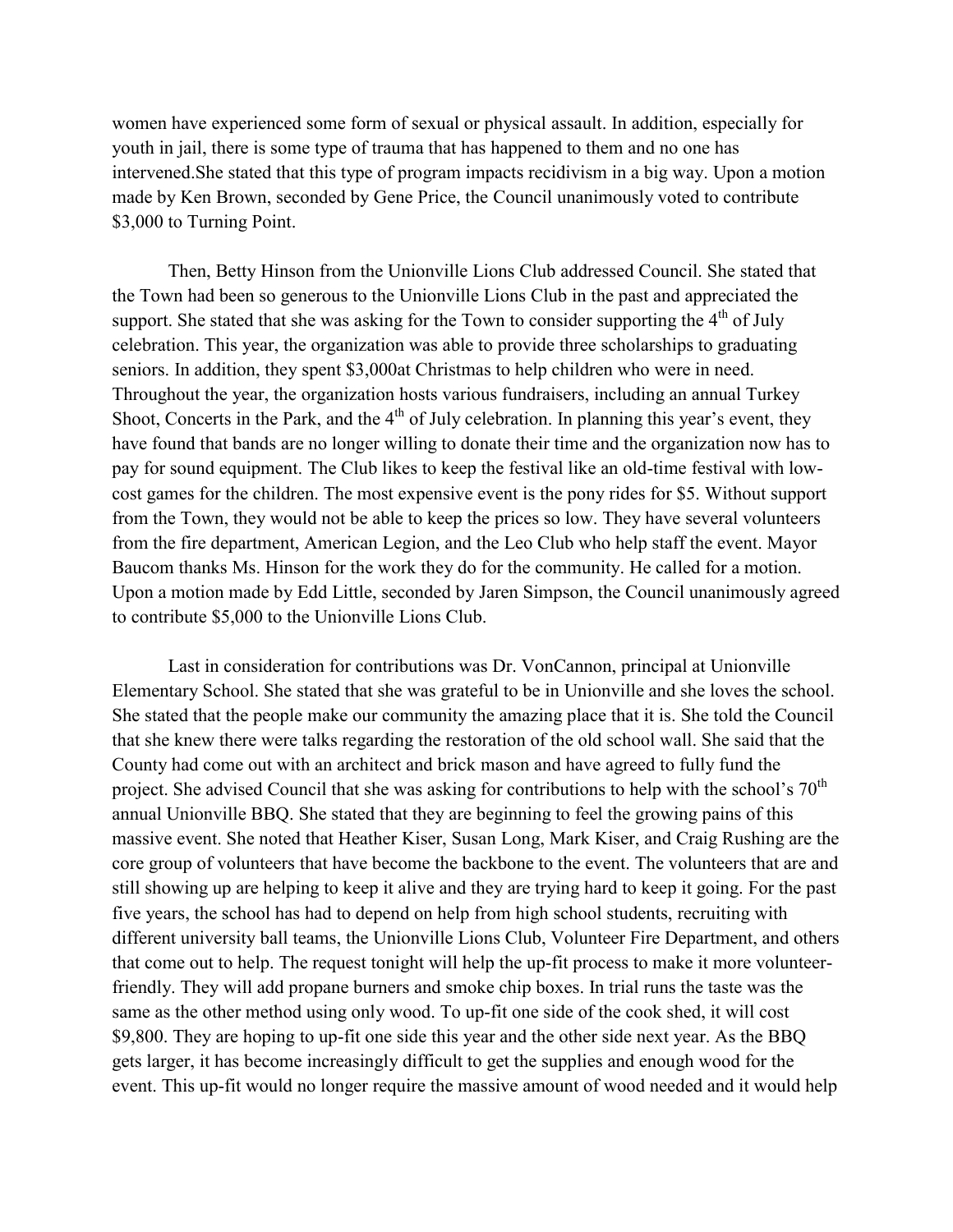to make the process more predictable. They have invested in keeping the history alive to make sure things continue. Mayor Baucom told Dr. VonCannon that he appreciated her willingness to repair the infrastructure and commended her for doing a good job to keep everything going. Dr. VonCannon stated that the stew pots, vats, and structures are all in good shape and will be good for a long time now. She said that they re-invest their money earned in the past, but this year they chose to use every dime made on tutors and teacher assistants. They decided it would be more important to invest all the money to help children struggling to read at proficiency level by third grade. They were able to hire nine additional people and saw a lot of results, noting the children greatly benefitted in the area of growth especially. Mayor Baucom asked if half would be done this year and then the other half would be done the next year. Dr. VonCannon confirmed that they planned to up-fit one side at a time. She went on to say that most local BBQs cook this way and it is tough to find enough local hickory to cook the BBQ. They had gone from cooking 13,000 pounds to cooking 15,000 pounds and can't keep up with the wood burning method. Using the propane burners would help to keep control of the cooking process and reduce the number of volunteers needed. Ken Brown asked how much the up-fit of this side would cost. Dr. VonCannon stated that it would cost \$9,800 to do the first half and told Council that the school would partner with the Town to pay for half of the up-fit. Gene Price asked what the savings would be going from wood to gas. Dr. VonCannon said that she would estimate the gas would cost about \$1,500, whereas the wood would cost about \$8,000. Upon a motion made by Ken Brown, seconded by Andrew Benton, Council unanimously agreed to fully fund the up-fit of the first half for \$9,800.

In the consideration of the appointment of Todd Loving's expired Board of Adjustment term, Mayor Baucom asked Land Use Administrator Gaddy if there had been any applications received. Administrator Gaddy advised that Council typically appoints from Planning Board. She did have one application for Planning Board from Joshua Caruso, but he has not been appointed. She advised that the current alternates are Ken Trull and Jeff Broadaway. Edd Little asked Craig Rushing if he would be willing to serve. Craig stated that he would serve. Edd Little made a motion to appoint Craig Rushing, which was seconded by Jaren Simpson. It passed unanimously.

In consideration of Text Amendment #TC-19-01, to define barns and exempt barns from the accessory structure definition in Definitions and Section 150(B)(3), Mayor Baucom called for a motion. Ken Brown made a motion, stating that the text amendment is reasonable and in the public's interest and consistent with the Town's Land Use Plan adopted March 2006. The motion was seconded by Andrew Benton and passed unanimously.

In consideration of Rezoning #ZC-19-01, there was no vote due to the postponement of the public hearing.